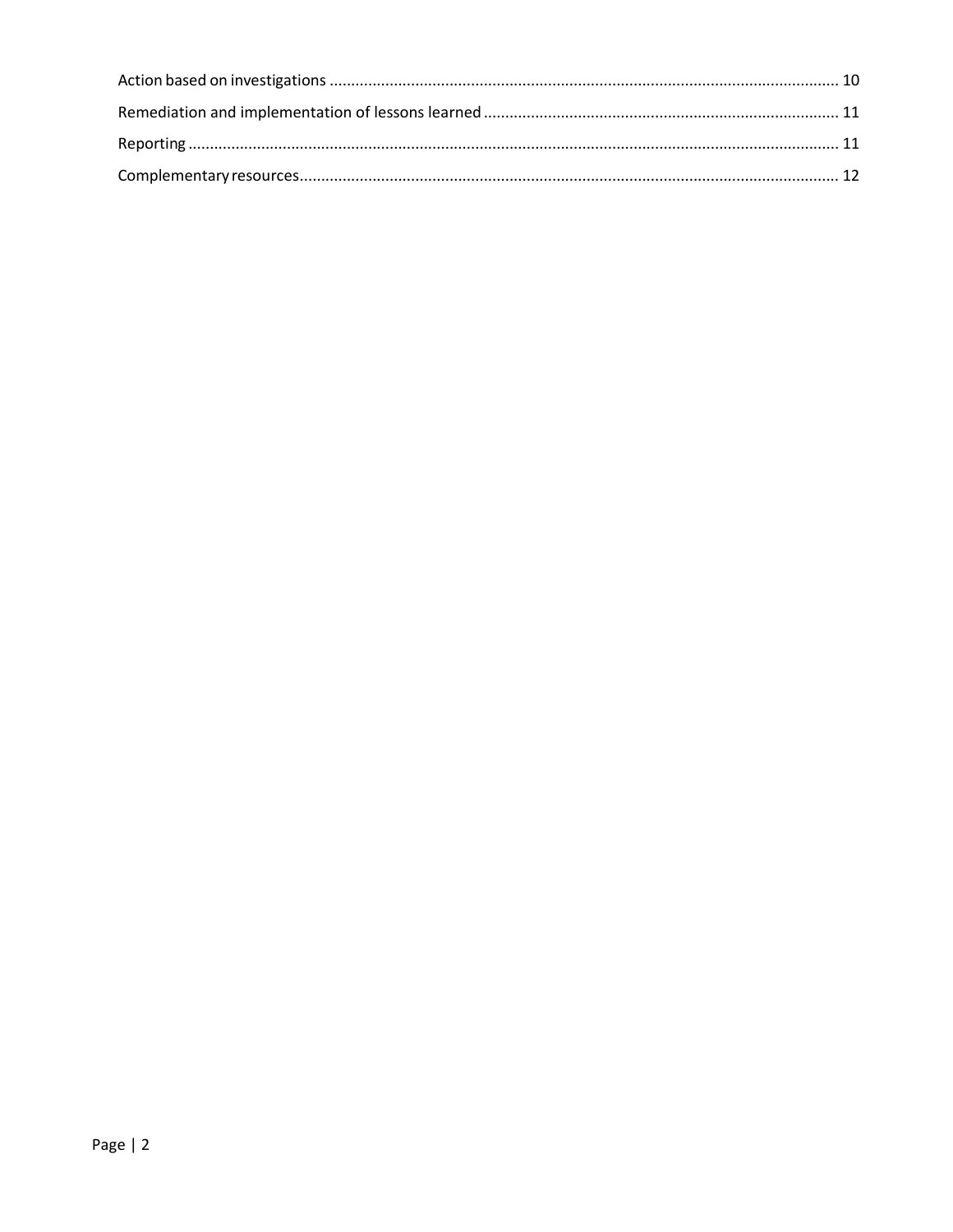## <span id="page-2-0"></span>**Introduction**

- 1. UNDP plays a significant role in the United Nations' global effort to combat fraud and corruption, by supporting many countries in strengthening their capacity and framework to prevent fraud and corruption.
- 2. Any act of fraud and corruption in UNDP's activities depletes funds, assets and other resources necessary to fulfill UNDP's mandate. Fraudulent and corrupt practices can also seriously damage UNDP's reputation and diminish donors' trust in its ability to deliver results in an accountable and transparent manner. Furthermore, it may affect staff and personnel effectiveness, motivation and morale, and impact on the Organization's ability to attract and retain a talented work force.

## <span id="page-2-1"></span>**Scope and application**

- 3. UNDP has zero tolerance for fraud and corruption, meaning that UNDP staff members, non-staff personnel, vendors, implementing partners and responsible parties are not to engage in fraud or corruption.
- 4. All incidents of fraud and corruption are to be reported, will be assessed and, as appropriate, investigated in accordance with the Investigation Guidelines of the UNDP Office of Audit and Investigations (OAI) and the UNDP Legal Framework for Addressing Non-compliance with UN Standards of Conduct ("UNDP Legal Framework"), when applicable. UNDP will pursue rigorously disciplinary and other actions against perpetrators of fraud, including recovery of financial loss suffered by UNDP.
- 5. UNDP is committed to preventing, identifying and addressing all acts of fraud and corruption against UNDP, through raising awareness of fraud risks, implementing controls aimed at preventing and detecting fraud and corruption, and enforcing this Policy.
- 6. This Policy applies to all activities and operations of UNDP, including projects and programmes funded by UNDP as well as those implemented by UNDP. This Policy aims to prevent, detect and address acts of fraud and corruption involving:
- i) Staff members holding a UNDP letter of appointment ("staff members");
- ii) Non-staff personnel, including Service Contract holders, Individual Contractors, United Nations Volunteers assigned to UNDP and interns (collectively, "non-staff personnel");
- iii) Vendors, including offerors or prospective, registered or actual suppliers, contractor or provider of goods, services and/or works to UNDP (collectively, "vendors"); and
- iv) Implementing partners and responsible parties engaged/contracted by UNDP for a UNDP funded project ("implementing partners" and "responsible parties", respectively).

## <span id="page-2-2"></span>**Definition of fraud and corruption**

7. The definition of fraud and corruption varies among countries and jurisdictions, and the term is commonly used to describe a wide variety of dishonest practices. The following definitions apply in this Policy:

Fraud is any act or omission whereby an individual or entity knowingly misrepresents or conceals a fact a) in order to obtain an undue benefit or advantage or avoid an obligation for himself, herself,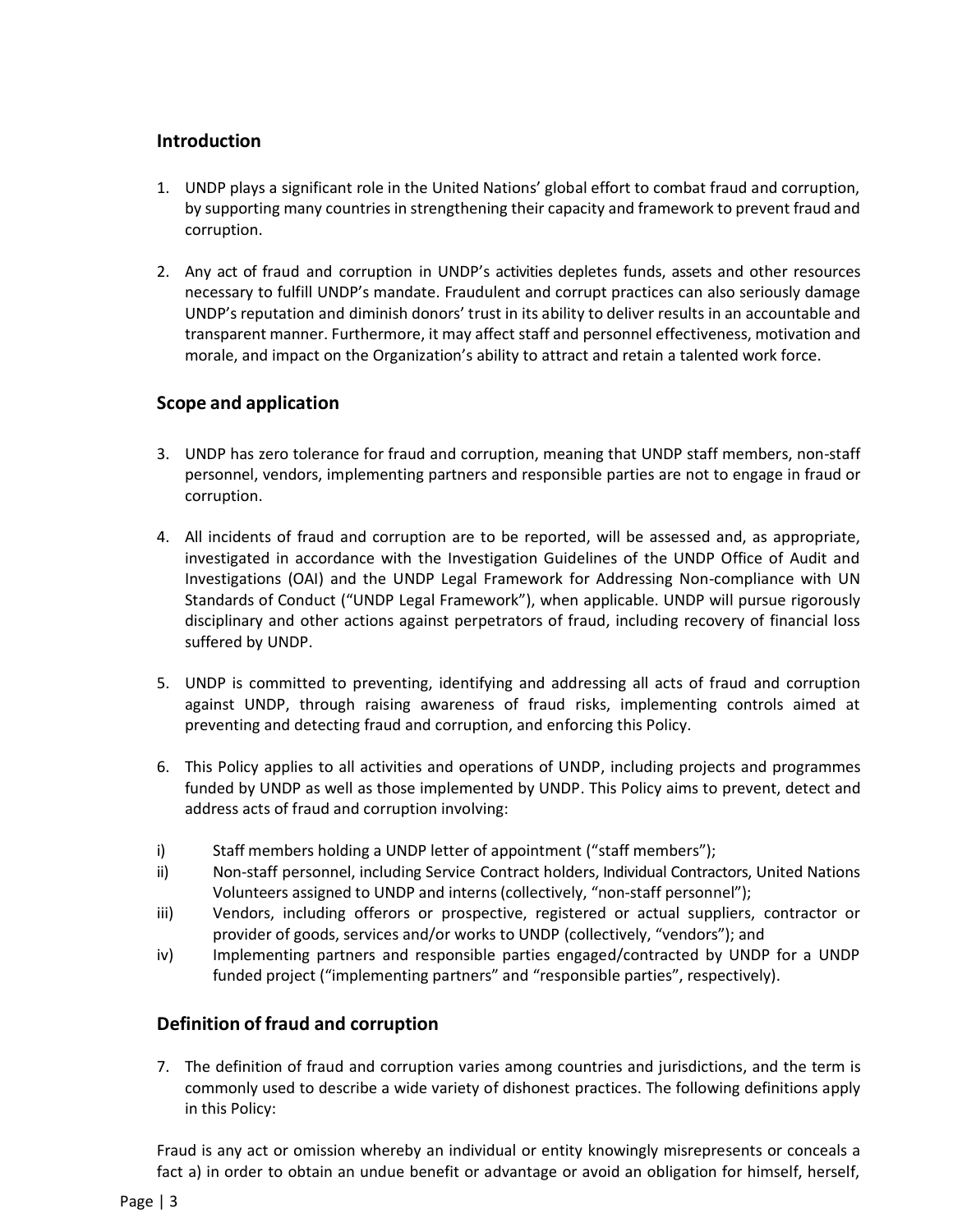itself or a third party and/or b) in such a way as to cause an individual or entity to act, or fail to act, to his, her or its detriment. Likewise, the common definition of presumptive fraud for the United Nations system is "Allegations that have been deemed to warrant an investigation and, if substantiated, would establish the existence of fraud resulting in loss of resources to the Organization.

Corruption is the act of doing something with an intent to give an advantage inappropriate with official duties to obtain a benefit, to harm or to influence improperly the actions of another party.

Actions taken to instigate, aid, abet, attempt, conspire or cooperate in a fraudulent or corrupt act, also constitute fraud or corruption.

- 8. Examples of fraud and corruption include, but are not limited to, the following actions:
- Forging documents, preparing false entries in UNDP systems or making false statements to obtain a financial or other benefit for oneself or another/others;
- Collusion or other anti-competitive scheme between suppliers during a procurement process;
- Providing information in relation to a medical insurance claim or another entitlement that the claimant knows to be false;
- Forging the signature of a UNDP staff member or forging a document purporting to be from UNDP to induce a party outside UNDP to act;
- Using another's IT identity or password, or creating false identities/passwords, without consent or authority to manipulate UNDP processes or cause the approval or denial of actions;
- Accepting hospitality such as meals or entertainment from a vendor;
- Misrepresenting UN employment status to obtain a benefit from a government or private sector entity;
- Failing to disclose a financial or familial interest in a business or outside party while participating in the award/management of a contract to the benefit of that business or outside party;
- Processing the cost of personal travel as part of an official travel;
- Making misrepresentations, including educational credentials or professional qualifications, on a personal history form in the context of a job application; and
- Falsifying documents, making false statements, preparing false entries in UNDP systems or in financial reports presented to UNDP, or other deceptive acts to the detriment of those someone seeks to disfavor, or to discredit a person, programme or the Organization.

## <span id="page-3-0"></span>**Fraud prevention measures**

#### **Fraud awareness**

9. Staff members, non-staff personnel, vendors, implementing partners and responsible parties must be aware of their responsibility to prevent fraud and corruption. In this regard, managers are to raise awareness of this Policy, and reiterate the duty of all staff members to report instances of fraud and corruption, as required by the UN Staff Rules and the UNDP Legal Framework. Managers are also required to make non-staff personnel, vendors, implementing partners and responsible parties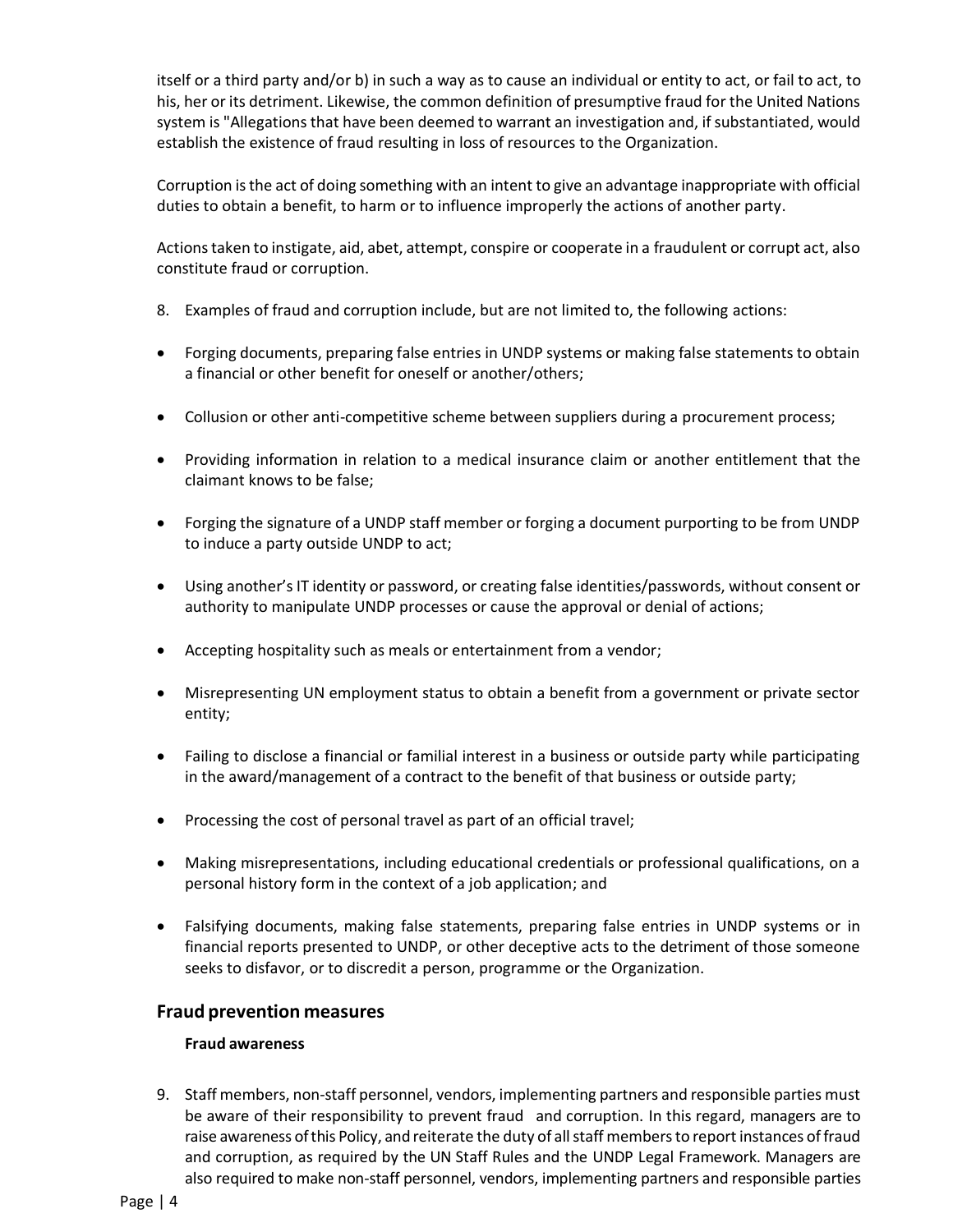contracted/engaged by their respective offices aware of this Policy.

10. Vendors, including non-governmental organizations (NGOs) and civil society organizations (CSOs), are made aware of and accept that they are subject to th[e UNDP Procurement Protest and Vendor](http://www.undp.org/content/undp/en/home/procurement/business/protest-and-sanctions.html)  [Sanctions](http://www.undp.org/content/undp/en/home/procurement/business/protest-and-sanctions.html) policy and the [UN Supplier Code of Conduct,](https://www.un.org/Depts/ptd/about-us/un-supplier-code-conduct) through the instructions on fraud and corruption issued within standard bidding documents and their signed bid submission.<sup>1</sup>

## **Building fraud prevention into programme and project design**

- 11. When developing a new programme or project, it is important to ensure that fraud risks are fully considered in the programme/project design and processes, especially for high risk programmes/projects such as those that are complex or operate in high risk environments. These programme/project risk logs shall be communicated to relevant stakeholders, including donors, implementing partners and responsible parties, together with an assessment of the extent to which risks can be mitigated.
- 12. Programme and Project Managers are responsible for ensuring that the risk of fraud and corruption is identified during the programme/project design phase. They are to consider how easily fraudulent acts might occur and be replicated in the day-to-day operations. They are also to evaluate the effectiveness of the measures taken to mitigate risks, including systemic monitoring actions and adequate procurement planning. Informed decisions can then be made on additional mitigating actions.

## **Management of the risk of fraud and corruption**

- 13. The risk of fraud and corruption is assessed and managed in accordance with UNDP's [Enterprise](https://intranet.undp.org/global/popp/rma/Pages/enterprise-risk-management-cycle.aspx)  [Risk Management](https://intranet.undp.org/global/popp/rma/Pages/enterprise-risk-management-cycle.aspx) Framework. Managers shall identify and assess the risks in their programme or project areas, including the risk of fraud and corruption, and apply mitigating measures, taking due account of the level of risk involved. Because it is impossible to eliminate all risks, good risk management requires a sound balance of the following aspects: assessment, mitigation, transfer or acceptance of risks. These risks shall be communicated to relevant stakeholders, together with an assessment of the extent to which risks can be mitigated.
- 14. Managers shall be vigilant in monitoring irregularities and the risk of fraud. Where managers are concerned about the level of fraud risk within a programme, project, or management service agreement activity, they may consult OAI for its consideration as to whether a proactive investigation by OAI is justified. Proactive investigations aim to identify and control an existing (but yet unidentified) risk of fraud or financial irregularity.

## **Fraud risk assessment**

 $\overline{a}$ 

- 15. Where a high risk of fraud has been identified within the general risk assessment of programmes/projects, an additional and specific fraud risk assessment may be necessary. This indepth assessment should be used to better identify fraud risks and develop effective measures that address these high risks. The aim is to help management identify and evaluate areas of the programme/project that are most susceptible to fraud, and prioritise where UNDP should focus its resources for fraud prevention and risk mitigation.
- 16. These fraud prevention and risk mitigation measures should be monitored for effectiveness over time, and the fraud risk assessment process may be repeated periodically utilising lessons learned, especially for longer-duration programmes/projects or where material changes are made to the

Page | 5 <sup>1</sup> Please note that Individual Contractors may also be subject to the Vendor Sanction Procedures.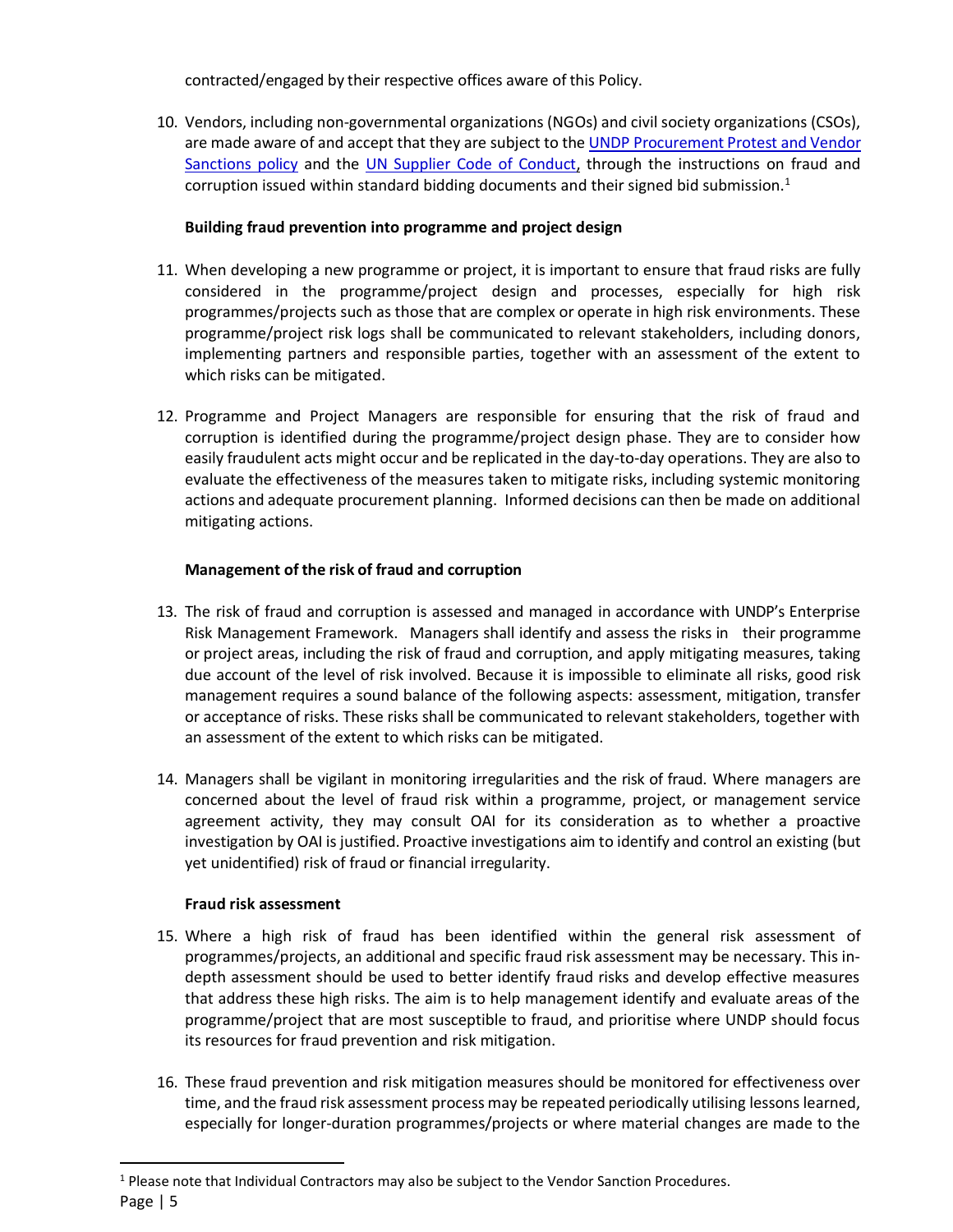design of the programme/project during its implementation.

#### **Internal controlsystem**

- 17. A strong internal control system, where policies and procedures are enforced, internal controls are appropriately implemented, and staff members, non-staff personnel, vendors, implementing partners and responsible parties are informed about fraud and corruption and its consequences, can curtail fraud and corruption.
- 18. Where managers have identified and assessed the risk of fraud and corruption, these risks can be managed by establishing practices and controls to mitigate the risks, by accepting the risks — but monitoring actual exposure — or by designing ongoing or specific fraud evaluation procedures to deal with individual fraud risks. Within UNDP, this may involve applying controls additional to those specified in the UNDP [Internal Control Framework](https://popp.undp.org/SitePages/POPPSubject.aspx?SBJID=7&Menu=BusinessUnit&Beta=0) and the [Operational Guide of the Internal](https://popp.undp.org/SitePages/POPPSubject.aspx?SBJID=7&Menu=BusinessUnit&Beta=0)  [Control Framework,](https://popp.undp.org/SitePages/POPPSubject.aspx?SBJID=7&Menu=BusinessUnit&Beta=0) which outline the minimum internal control standards that must be observed.

#### **Integrity and other best practices**

- 19. Best practices with respect to knowing staff members, non-staff personnel, vendors, implementing partners and responsible parties, must be followed by UNDP staff, especially business unit managers and other hiring/contracting officials.
- 20. Integrity is a paramount consideration in recruiting staff members and contracting non-staff personnel. In this context, UNDP hiring units should ensure that the Organization is recruiting/contracting individuals that meet the expected standards of conduct. This can be achieved, for instance, by using specific interview assessment tools for integrity, professional experience and academic checks.
- 21. Additionally, with respect to the hiring of staff members, the hiring unit has the duty to enquire about the candidates' possible existence of family relationships and to ensure that the job candidates are aware of and declare any family or spousal relationships, as required by UNDP's [Policy on Family Relationships, and Conflicts of Interest.](http://content.undp.org/go/prescriptive/Human-Resources---Prescriptive-Content/download/?d_id=2069025)
- 22. UNDP requires all of its vendors to be qualified, as well as be eligible. UNDP shall not award a contract to any vendor, including NGOs or CSOs (as a responsible party, or a vendor), that has been debarred by UNDP or another UN entity as indicated on the *UN Ineligibility List*. Awarding a contract to an ineligible vendor may only occur when a vendor has been rehabilitated or when the UNDP Vendor Review Committee (VRC) considers that a waiver or exception should be granted in consideration of the specific circumstances surrounding the procurement action.

#### **Application and adherence to standards and codes of conduct**

- 23. Standards and codes of conduct have been established for staff members and non-staff personnel. In addition, contracts issued to non-staff personnel and vendors stipulate requirements with respect to their actions in the context of their contractual relationship with UNDP. The observance of such standards of conduct and contractual obligations deters fraud and encourages the highest standards of professional behaviour.
- 24. Staff members must be guided by the standards of conduct prescribed in the UN Charter, the UN Staff Regulations and Rules, the ICSC Standards of Conduct for the International Civil Service, the [Status, Basic Rights and Duties of United Nations Staff Members \(ST/SGB/2016/9\).](https://undocs.org/ST/SGB/2016/9) These standards have been summarized in a user-friendly guide: UNDP's Code of Ethics: Operating with [Unwavering Integrity](https://intranet.undp.org/_layouts/15/WopiFrame.aspx?sourcedoc=/SiteAssets/UNDP%20Code%20of%20Ethics/UNDP%E2%80%99s%20first%20Code%20of%20Ethics%20%E2%80%93%20Operating%20with%20Unwavering%20Integrity.pdf&action=default)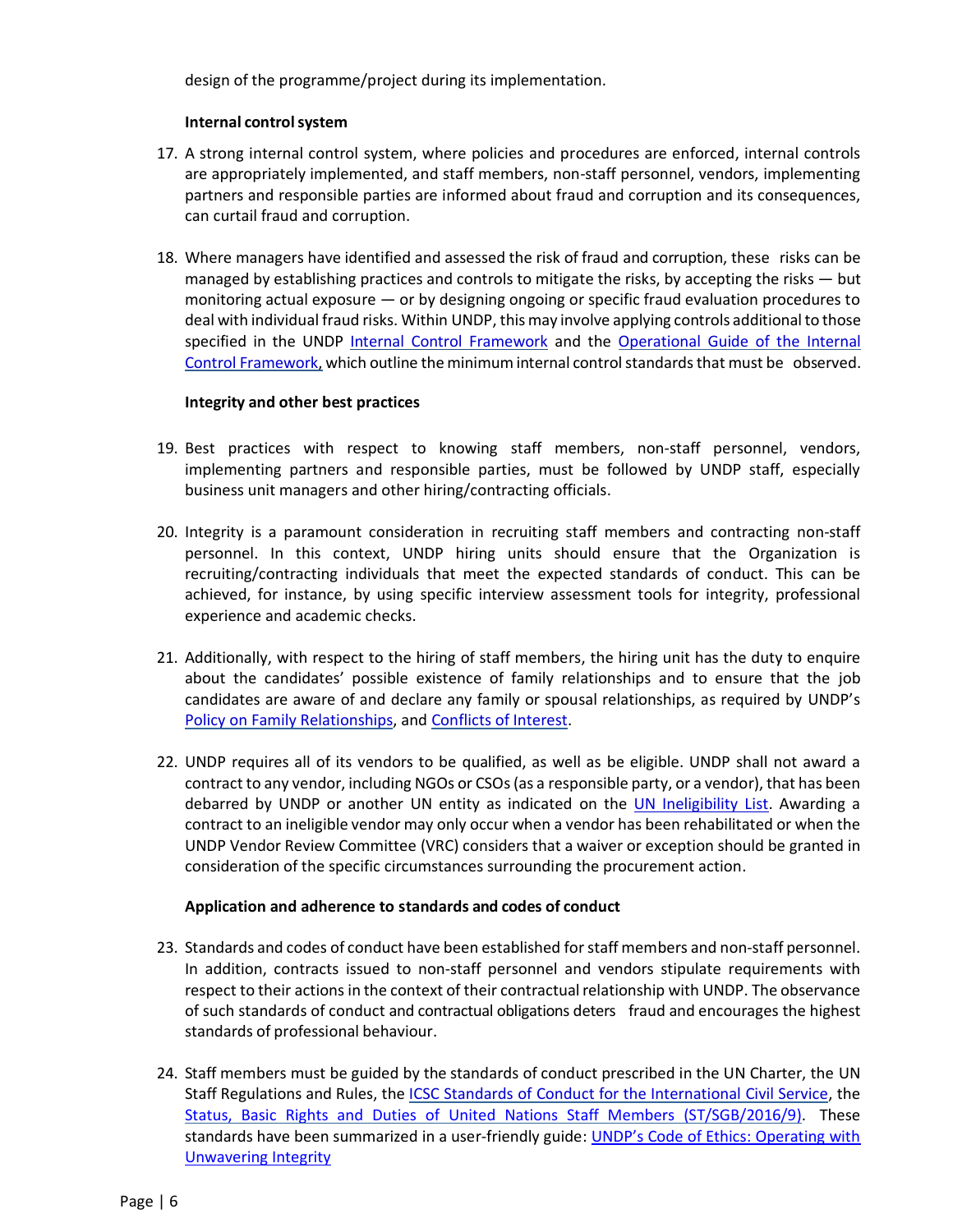- 25. Managers must ensure that all staff members take the mandatory online training Ethics and [Integrity](https://intranet.undp.org/unit/office/ethics/training/default.aspx) at UNDP and the online legal course "UNDP Legal Framework: What Each Staff Member Needs to Know" available in the [Talent Development Centre,](https://unatlas.learn.taleo.net/learncenter.asp?id=%31%37%38%34%31%30&sessionid=3-9614039C-52EC-46C9-A73A-E349E3D92D2F&page=1) and take periodic refresher ethics training courses. Similarly, high standards of conduct are expected of Service Contractors and Individual Contractors as required [by ST/SGB/2002/9 \(Regulations Governing the Status, Basic Rights](https://undocs.org/ST/SGB/2002/9)  [and Duties of Officials other than Secretariat Officials, and Experts on Mission\)](https://undocs.org/ST/SGB/2002/9) and the [General](https://popp.undp.org/_Layouts/15/POPPOpenDoc.aspx?ID=POPP-11-1909)  [Conditions of Contract for the Service of Individual Contractors.](https://popp.undp.org/_Layouts/15/POPPOpenDoc.aspx?ID=POPP-11-1909) For United Nations Volunteers, they must abide by the standards prescribed in the respective [Conditions of Service.](https://www.unv.org/publications/overview-unv-conditions-service-national-un-volunteers) Behaviours that fall short of the required standards are not acceptable.
- 26. Similarly vendors, as well as NGOs and CSOs participating in a procurement process, accept to abide by the [UN Supplier Code of Conduct.](https://www.un.org/Depts/ptd/about-us/un-supplier-code-conduct) They are required to actively ensure that their management processes and business operations align with UN principles, including, but not limited to its standards of ethical conduct regarding fraud and corruption, conflict of interest, gifts and hospitality, and post-employment restrictions. They are required to report any instances of wrongdoing.

## **Roles and responsibilities**

<span id="page-6-0"></span>27. All staff members and non-staff personnel have critical roles and responsibilities in ensuring that fraud is prevented, detected and dealt with promptly, and are expected to report to UNDP any acts of fraud and corruption. They are responsible for safeguarding resources entrusted to UNDP and for upholding and protecting its reputation. Similarly, all UNDP vendors, implementing partners and responsible parties shall be held to the highest ethical standards, and should report to UNDP any acts of fraud and corruption.

## **Staff Members and Non-staff Personnel**

- 28. Staff members and non-staff personnel must understand their roles and responsibilities, and how their job functions and procedures are designed to manage fraud risks, and how non-compliance may create an opportunity for fraud to occur or go undetected. Staff members have the obligation to complete all mandatory UNDP trainings, and to keep themselves informed of new policies, and report immediately any evidence of practices that indicate fraud or corruption may have occurred.
- 29. Fraud and corruption, if committed by a staff member, constitutes misconduct for which a disciplinary measure may be imposed, including dismissal, in accordance with the UNDP Legal Framework. Similarly, fraud and corruption by non-staff personnel is equally not tolerated. Contracts must be terminated where non-staff personnel's involvement in proscribed practices is established. In both instances, the allegations of fraud and corruption may be referred to national authorities for criminal investigation and prosecution of those involved.
- 30. Additionally, managers are expected to act asrolemodels and through their actions and behaviours set the tone for the rest of the Organization. They should foster a culture of zero tolerance for fraud and corruption, and ensure that any practices not aligned with this Policy are dealt with expeditiously. They are required to go beyond compliance with relevant corporate policies and procedures and to take proactive steps to prevent and identify potential fraud and corruption. In line with the provisions of the Enterprise Risk Management (ERM) policy page under the accountability section, managers are expected to:
	- Perform risk assessments to identify potential fraud risks to which their assets, programmes, activities, and interests are exposed;
	- Assess the identified risks, select risk-avoidance options, design and implement cost effective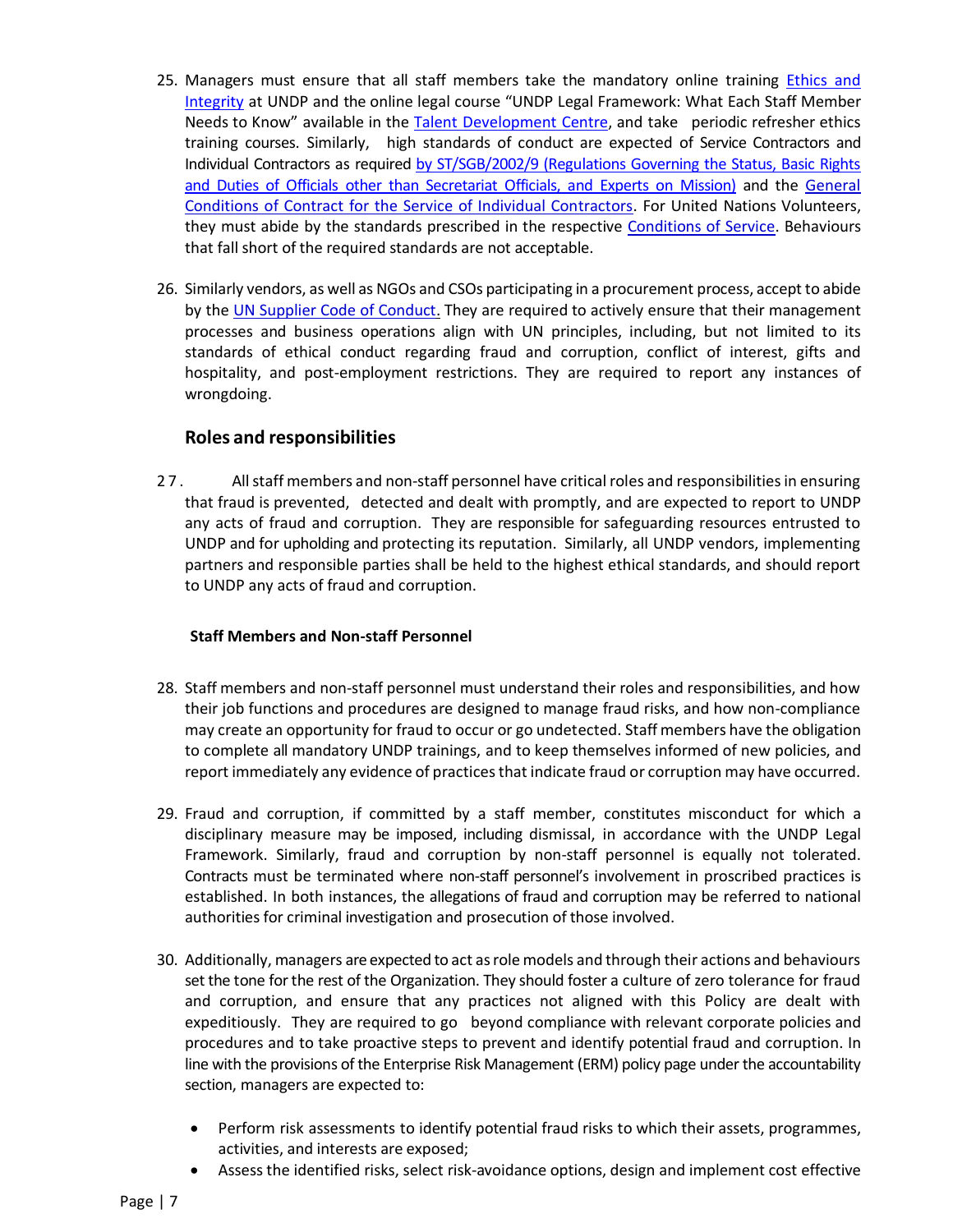prevention, mitigation and control measures;

- Establish/implement measuresto prevent the recurrence of fraud;
- Monitor and supervise the performance, working methods and outputs of their staff to ensure that staff is conducting themselves in ways that meet the most ethical and professional standards; and
- Seek guidance where necessary from the Regional Bureaus, BMS, OAI and the Ethics Office.
- 31. Managers who fail to take appropriate action or who tolerate or condone fraudulent activities or corruption will be held accountable.

#### **Vendors**

- 32. Actual and potential UNDP vendors and their employees, personnel and agents, have the duty to interact honestly and with integrity in the provision of goods and services to UNDP, and to report immediately allegations of fraud and corruption to UNDP. Vendors shall be encouraged to establish robust policies and procedures to combat fraud and corrupt practices, and are to cooperate with UNDP auditors and investigators. A NGO or CSO acting as a UNDP implementing partner or a responsible party, has the duty to ensure that those funds are safeguarded and used for their intended purposes, as authorized by UNDP.
- 33. When allegations concerning possible involvement in fraud or corruption are deemed substantiated, UNDP shall take any administrative actions available to it, including but not limited to vendor sanctions, and shall seek to recover fully any financial loss. In addition, UNDP may terminate contracts, and may refer appropriate cases to national authorities for criminal investigation and prosecution, when applicable.
- 34. UNDP has a zero tolerance policy towards the acceptance of any gift or any offer of hospitality from vendors. UNDP staff will not accept any invitations to sporting or cultural events, offers of holidays or other recreational trips, transportation, or invitations to lunches or dinners. UNDP vendors shall not offer any benefit such as free goods or services, employment or sales opportunity to staff members in order to facilitate the suppliers' business with UNDP.
- 35. Post-employment restrictions apply to staff in service and former staff members who participated in the procurement process, if such persons had prior professional dealings with suppliers. UNDP suppliers are to refrain from offering employment to any such person for a period of at least one year following separation from service.

#### **Governmental Implementing Partners**

- 36. In cases where the government is the implementing partner, the governmental implementing partners must take appropriate steps to prevent fraud and corruption, and ensure that anti-fraud and corruption policies are in place and applied to UNDP projects or programmes that receive funding from UNDP. All credible allegations of fraud and corruption in connection with the implementation of activities funded by UNDP will be investigated by the appropriate governmental authorities.
- 37. Where the governmental implementing partner becomes aware that UNDP has provided or is to provide funds to an activity or an entity that is the focus of an investigation for alleged fraud/corruption, the governmental implementing partner will (i) promptly advise UNDP's OAI of its investigations; and (ii) cooperate and provide OAI confidentially regular updates on the status of investigations. In cases where funds have already been provided by UNDP, the governmental implementing partner will make every effort to recover all funds that it determines were diverted through fraud, corruption or other financial irregularities, and return funds to UNDP.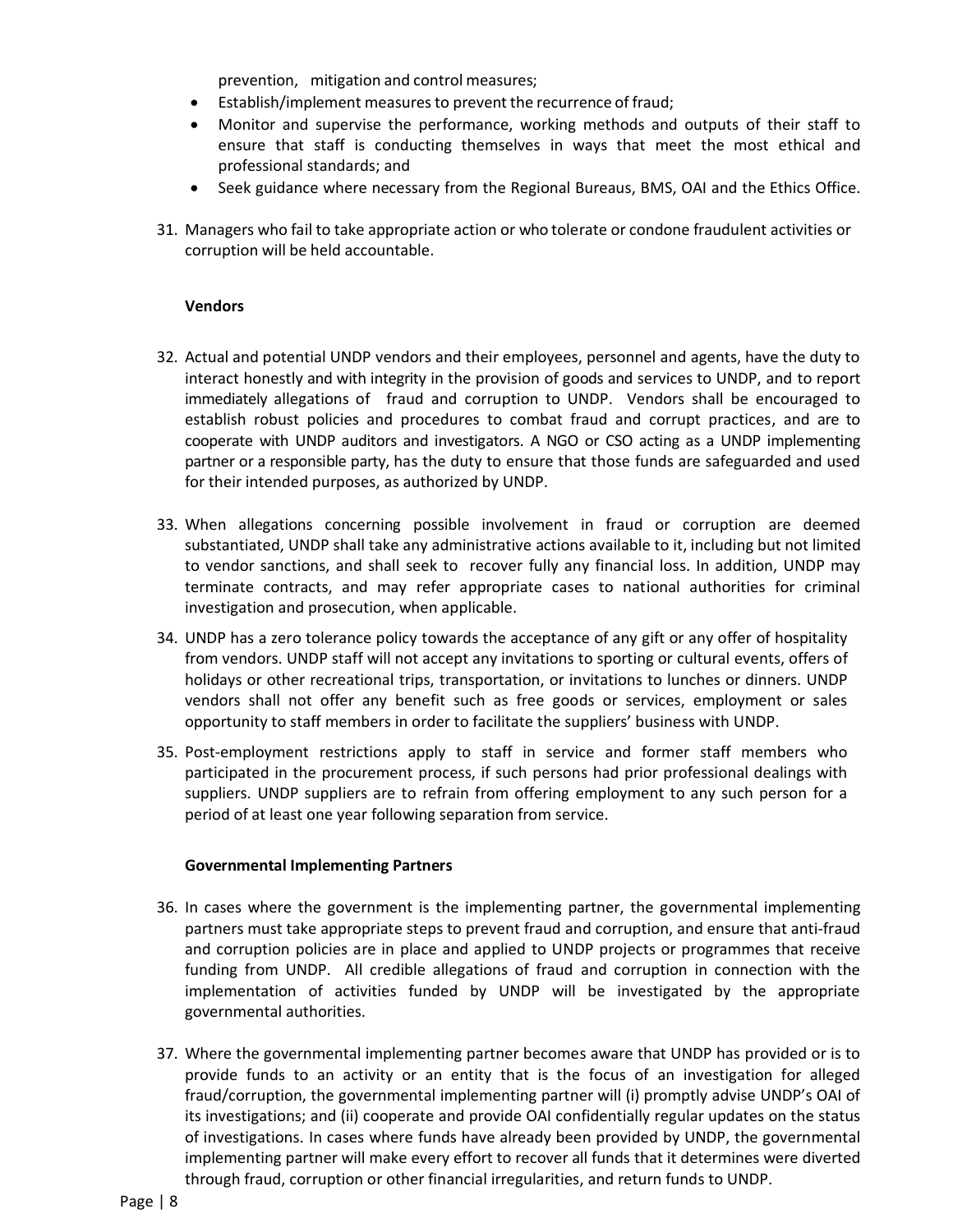38. Consistent with UNDP's standard practices, when a contract is to be issued by the governmental implementing partner in connection with expenses of the UNDP funds, that contract shall include clauses that ensure that no fees, gratuities, rebates, gifts, commissions or other payments, other than those shown in the proposal, have been given, received, or promised in connection with the selection process or in contract execution, and that they shall cooperate with investigations.

#### **Office of Audit and Investigations**

39. OAI will consider fraud and corruption red flags and risk factors in audit planning and reporting, consistent with applicable auditing standards. Proactive investigations may also be initiated by OAI, without awaiting the receipt of allegations.

#### **The Vendor Review Committee**

- 40. Vendors, including NGOs and CSOs, are subject to the Vendor Review Committee (VRC). The VRC is an internal body tasked with making recommendations on vendor sanctions, including with respect to vendors' continued eligibility to do business with UNDP. If the VRC finds that a vendor has been involved in proscribed practices, it can recommend sanctions, including debarment. Cases are referred to the VRC by OAI.
- 41. For information on the VRC and its mandate, please refer to [Vendor Sanctions.](https://popp.undp.org/_layouts/15/WopiFrame.aspx?sourcedoc=/UNDP_POPP_DOCUMENT_LIBRARY/Public/PSU_Sourcing%20of%20Suppliers_Vendor%20Sanctions.docx&action=default&DefaultItemOpen=1)

## <span id="page-8-0"></span>**Reporting fraud**

- 42. An independent telephone service has been established to ensure that all persons can report fraud free of charge. Anyone with information regarding fraud or other corrupt practices against UNDP or involving UNDP staff, non-staff personnel, vendors, implementing partners and responsible parties is strongly encouraged to report this information through the independent telephone service. The independent telephone service is managed by an independent service provider on behalf of OAI to protect confidentiality, and can be directly accessed worldwide. Anyone with information regarding allegations of fraud or other corrupt practices can report it using one of the following means:
	- **•** By email to OAI a[t reportmisconduct@undp.org](mailto:reportmisconduct@undp.org) or directly to the Director, Office of Audit and Investigations, or Deputy Director, Head of Investigations, Office of Audit and Investigations or directly accessible on th[e investigations page](http://www.undp.org/content/undp/en/home/accountability/audit/office-of-audit-and-investigation.html#report) of undp.org.
	- Through an online form accessible through the "Report fraud, abuse and misconduct" link at [www.undp.org](http://www.undp.org/)
	- Through an independent telephone service:
		- o Worldwide numbers are accessible through the "Report fraud, abuse and misconduct" link at [www.undp.org](http://www.undp.org/) (with interpreters available 24 hours/day)
		- o In the United States: **1-844-595-5206**
	- By mail addressed to: Director, Office of Audit and Investigation, or Deputy Director, Head of Investigations, Office of Audit and Investigations, One United Nations Plaza, DC1, 4th Floor, New York, NY 10017, USA

#### **Details that should be included in a report of fraud**

43. In order for investigations to be successful, complaints should be as specific as possible. To the extent possible, they should include details such as: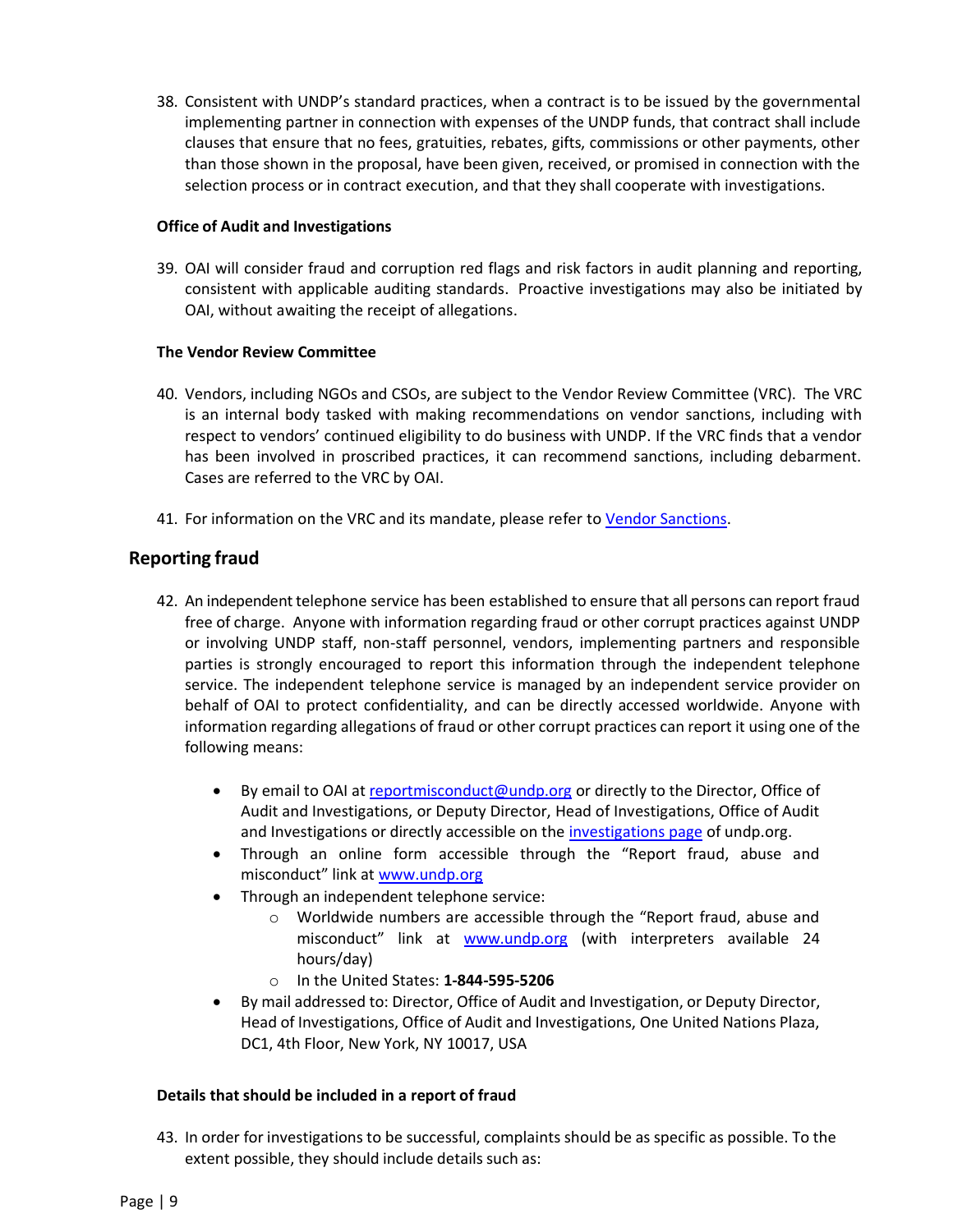- The type of alleged wrongdoing;
- When, where and how the wrongdoing occurred; and
- Who was involved and may have knowledge of the matters being reported.
- 44. Relevant documents or other evidence should be included with the report or provided as soon as possible. However, the absence of any of the above details does not prevent OAI from investigating allegations of fraud or corruption.

#### **Confidentiality**

- 45. Requests for confidentiality by persons making a complaint will be honored to the extent possible within the legitimate needs of the investigation. All investigations undertaken by OAI are confidential. Information will only be disclosed as required by the legitimate needs of the investigation. Investigation reports are confidential, internal OAI documents.
- 46. The work product of the VRC is also confidential, and its members are advised of the sensitive nature of the discussions carried out therein. Until decisions are final, the identity of the vendors or implementing partners involved is kept confidential within UNDP. Senior Managers may, at their discretion, share general aspects of a case with other agencies, funds and programmes on an as-needed basis.

#### **Anonymousreports**

47. Individuals wishing to protect their identity may report fraud anonymously. For anonymous reports, a report number and code are used to allow the individual making a complaint to follow up and to check if the assessing officer has requested further information.

#### **Protection against retaliation ("Whistleblower" protection)**

48. UNDP does not tolerate any form of retaliation against whistleblowers, i.e. an individual holding a UNDP assignment/contract that has reported allegations of wrongdoing or cooperated with a duly authorized audit or investigation. For more information on protection against retaliation, please refer to the UNDP Policy for [Protection against Retaliation](https://popp.undp.org/SitePages/POPPSubject.aspx?SBJID=5&Menu=BusinessUnit&Beta=0) (a "whistleblower" protection policy).

#### <span id="page-9-0"></span>**Investigation of allegations**

- 49. All allegations of fraud and corruption are taken seriously. Upon receipt of an allegation, OAI will assess the case and if it determine that there is sufficient ground to warrant an OAI investigation, it will conduct an investigation. In addition, OAI may undertake proactive investigations in high risk areas that are susceptible to fraud and corruption. OAI also coordinates with other fraud investigation and enforcement offices, as appropriate, to ensure the effective investigation of fraud involving external parties, parties for whom OAI does not have the authority to investigate, or for investigations involving more than one organization.
- 50. For specific details of how matters are investigated by OAI, please refer to the UNDP Legal [Framework](https://intranet.undp.org/unit/oolts/lso/_layouts/15/WopiFrame.aspx?sourcedoc=/unit/oolts/lso/UNDP%20Legal%20Framework2018/Legal%20Framework%20%20-%20March%202018.docx&action=default) and the OAI Investigation Guidelines.

#### <span id="page-9-1"></span>**Action based on investigations**

51. The allegations, if substantiated by the investigation and any applicable legal review, may result in disciplinary and/or administrative actions or other actions taken by UNDP, depending on the case. The outcomes may be as follows: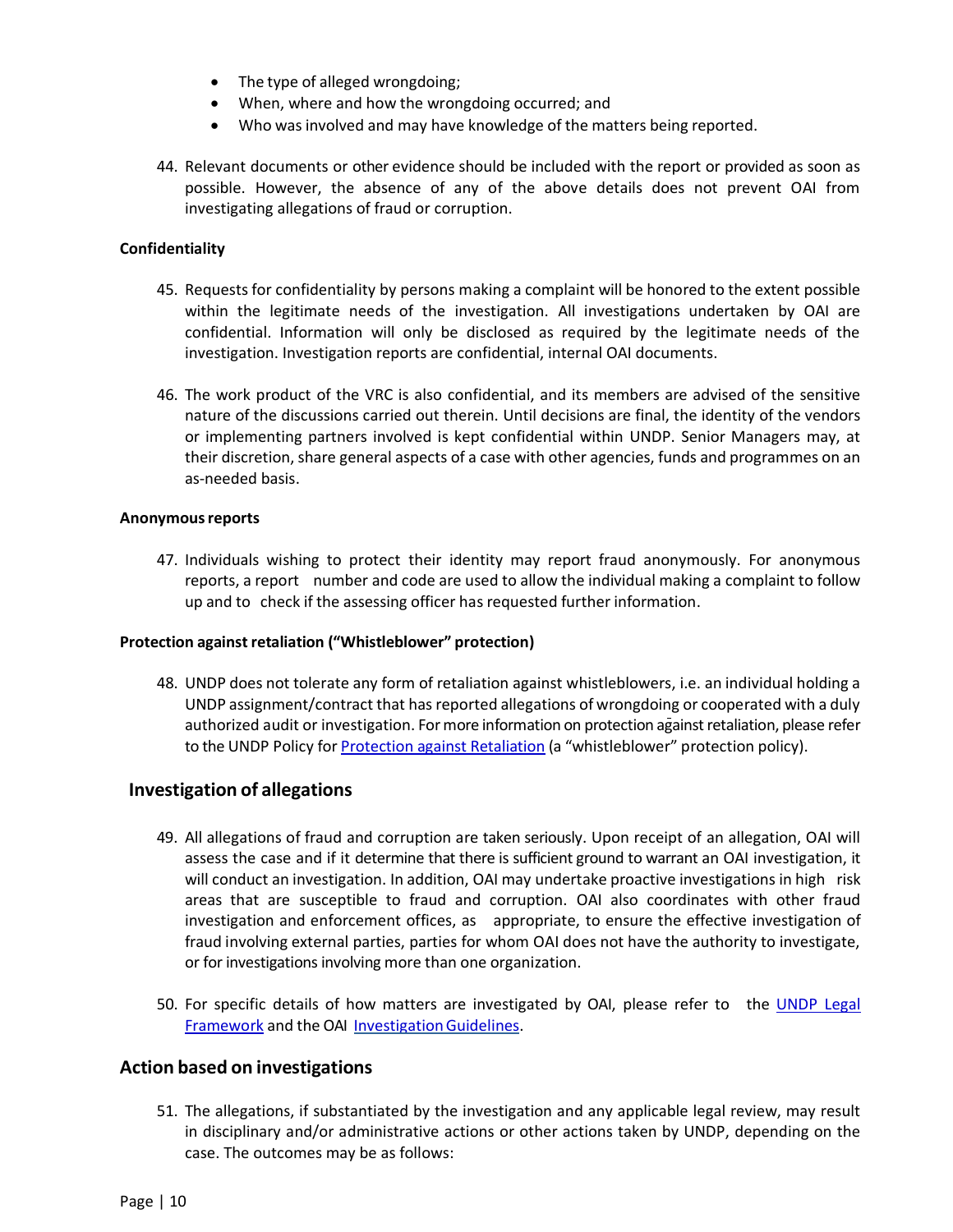- a) For staff members, disciplinary and/or administrative actions;
- b) For Service Contract holders, non-renewal or termination of their contract or other action as deemed necessary;
- c) For Individual Contractors, non-renewal or termination of their contract or other action as deemed necessary. They may also be referred to the VRC;
- d) For United Nations Volunteers, a decision by the Executive Coordinator or his or her delegated authority on the appropriate administrative action or the imposition of disciplinary sanctions;
- e) For vendors, NGOs and CSOs, termination of the contract and debarment fromdoing business with UNDP or other sanctions;
- f) Referral to the national authorities of a member state for criminal investigation and prosecution;
- g) Recovery of financial loss and/or assets suffered by UNDP, and to return funds recovered to the respective funding sources;
- h) In cases where a United Nations Joint Staff Pension Fund participant is the subject of a criminal conviction by a competent national court for fraud against the United Nations, the Fund may, at the request of UNDP or any organization it administers staff on behalf of, remit to UNDP or any organization it administers staff on behalf of a portion of the pension benefit payable to the participant; and
- i) Issuance of Management Letters to allow business units concerned to take corrective actions and strengthen internal controls.
- 52. In addition, where credible allegations reveal that a crime may have been committed by United Nations officials or experts on mission, the allegations may be brought by the Secretary-General to the attention of the States against whose nationals such allegations are made. Those States should provide an indication of the status of their efforts to investigate and, as appropriate, prosecute crimes of a serious nature.

## <span id="page-10-0"></span>**Remediation and implementation of lessons learned**

- 53. OAI will also use its collective knowledge gained from lessons learned on audits and investigations to enable UNDP management to be more proactive in dealing with potential systemic weaknesses. When appropriate, OAI will provide briefings and reports on risks facing the Organization and "lessons learned" from investigations to relevant management in UNDP. In addition, if during an investigation OAI determines that there is a substantial risk to security, or a threat to UN personnel or to the Organization's interest, OAI may inform persons with a need to know of sufficient information about the investigation to allow them to taking mitigating measures. Action is then taken to address the problems identified and prevent their recurrence.
- 54. BMS and OAI shall review periodically the outputs from the investigation processes and the resultant remediation, mitigation, sanctions and recovery cycles, to ensure that this process is operating coherently and timely, and to seek to improve the effectiveness of the process.

## <span id="page-10-1"></span>**Reporting**

- 55. UNDP has a long-standing commitment to transparency, including reporting on matters of fraud and corruption.
- 56. The UNDP Annual Report of the Administrator on Disciplinary Measures on Other actions Taken in Response to Fraud, Corruption and Other Wrongdoing includes an overview of actions taken in cases of fraudulent or corrupt practices. OAI's annual Report on internal audit and investigations to the Executive Board contains information on investigations of fraud and other corrupt practices conducted during the reporting period. In addition, reports of cases of fraud and presumptive fraud are annexed to UNDP's annual Financial Report and Audited Financial Statements. These three reports are all available publicly on the UNDP website.